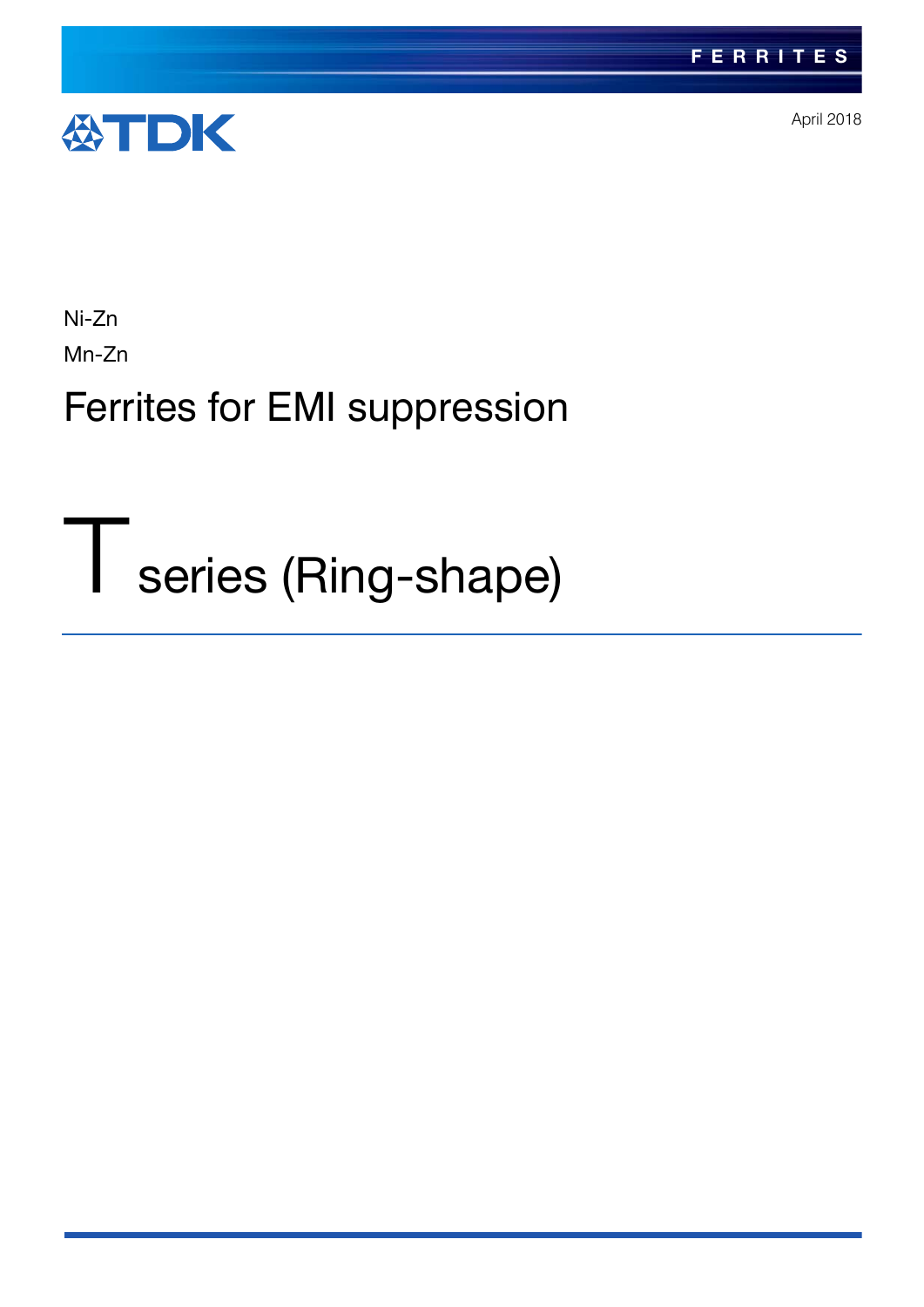## A REMINDERS FOR USING THESE PRODUCTS

Please be sure to read this manual thoroughly before using the products.

The products listed on this catalog are intended for use in general electronic equipment (AV equipment, telecommunications equipment, home appliances, amusement equipment, computer equipment, personal equipment, office equipment, measurement equipment, industrial robots) under a normal operation and use condition.

The products are not designed or warranted to meet the requirements of the applications listed below, whose performance and/or quality require a more stringent level of safety or reliability, or whose failure, malfunction or trouble could cause serious damage to society, person or property.

When using the products for specific purposes, please first make confirmations in areas such as safety, reliability, and quality. Please note that we shall not be held responsible in any way if any damages should occur due to exceeding the scope or conditions of this manual, or through specific use these products.

- (1) Aerospace/aviation equipment
- (2) Transportation equipment (cars, electric trains, ships, etc.)
- (3) Medical equipment
- (4) Power-generation control equipment
- (5) Atomic energy-related equipment
- (6) Seabed equipment
- (7) Transportation control equipment
- (8) Public information-processing equipment

(9) Military equipment

- (10) Electric heating apparatus, burning equipment
- (11) Disaster prevention/crime prevention equipment
- (12) Safety equipment
- (13) Other applications that are not considered general-purpose applications

When using these products in general purposes and standard use, it is recommended that protection circuits are used, devices are secured, and backup circuits are kept for increased safety.

公TDK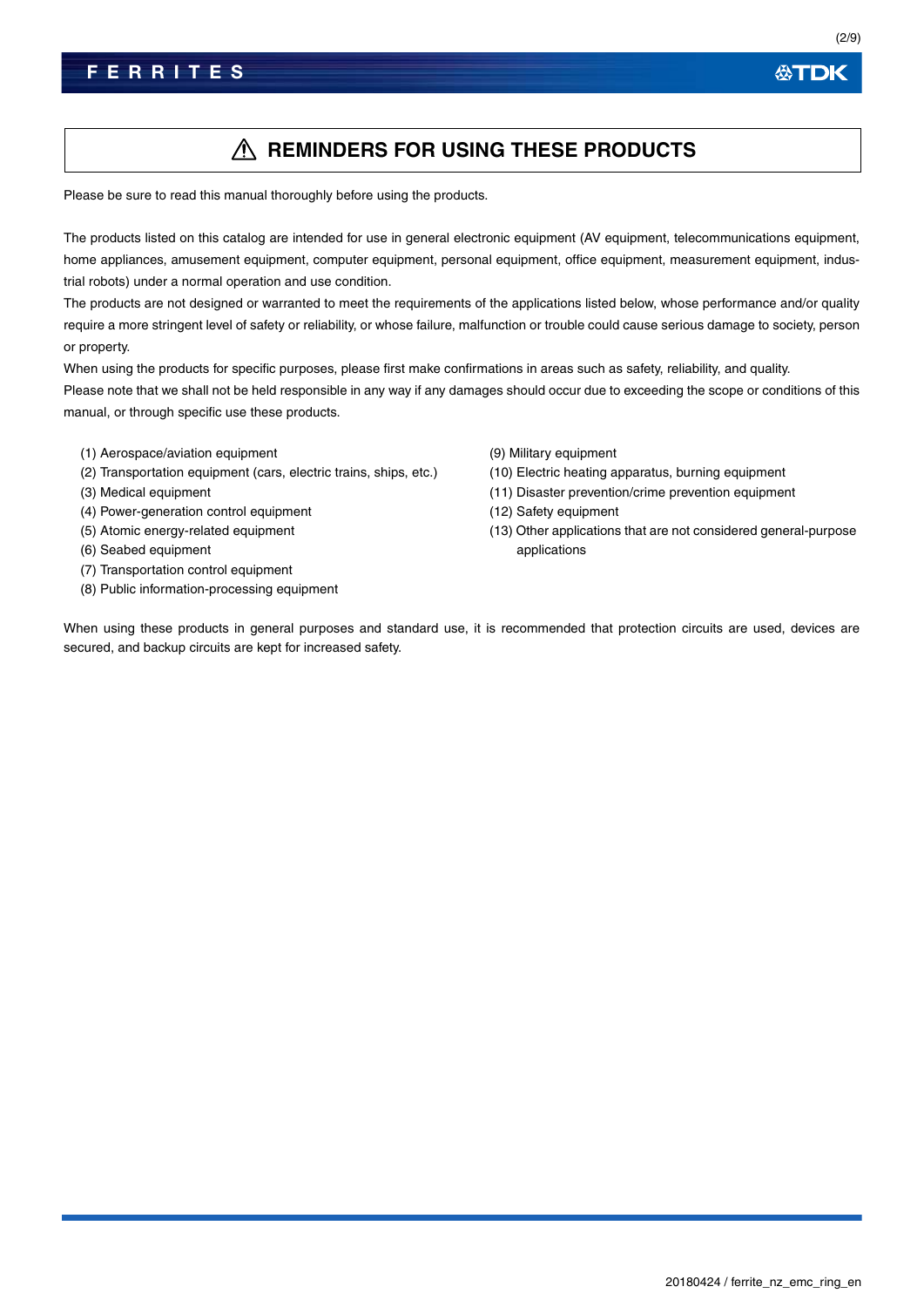## **Ferrites for EMI suppression**

## **Overview of the T series**

## **FEATURES**

O Select various materials according to the noise frequency.

O The product has a wide range of sizes ranging from ø14 to ø104 outer diameters.

Epoxy coating is also available. (HF60 and HF90 only)

## **APPLICATION**

Imaging devices, audio equipment, automotive electronics, communication devices, office electronics, industrial equipment, other

Absorption EMI and penetrating noise

 $\bigcirc$  Prevent parasitic oscillation

## **PART NUMBER CONSTRUCTION**

### **For general use**



## **RANGE OF USE AND STORAGE TEMPERATURE**

| Temperature range*          |                |  |  |
|-----------------------------|----------------|--|--|
| Operating<br><b>Storage</b> |                |  |  |
| temperature                 | temperature**  |  |  |
| (°C)                        | (°C)           |  |  |
| $-40$ to $+85$              | $-40$ to $+85$ |  |  |
|                             |                |  |  |

RoHS Directive Compliant Product: See the following for more details. https://product.tdk.com/info/en/environment/rohs/index.html

Halogen-free: indicates that Cl content is less than 900ppm, Br content is less than 900ppm, and that the total Cl and Br content is less than 1500ppm.

A Please be sure to request delivery specifications that provide further details on the features and specifications of the products for proper and safe use. Please note that the contents may change without any prior notice due to reasons such as upgrading.

∰TDK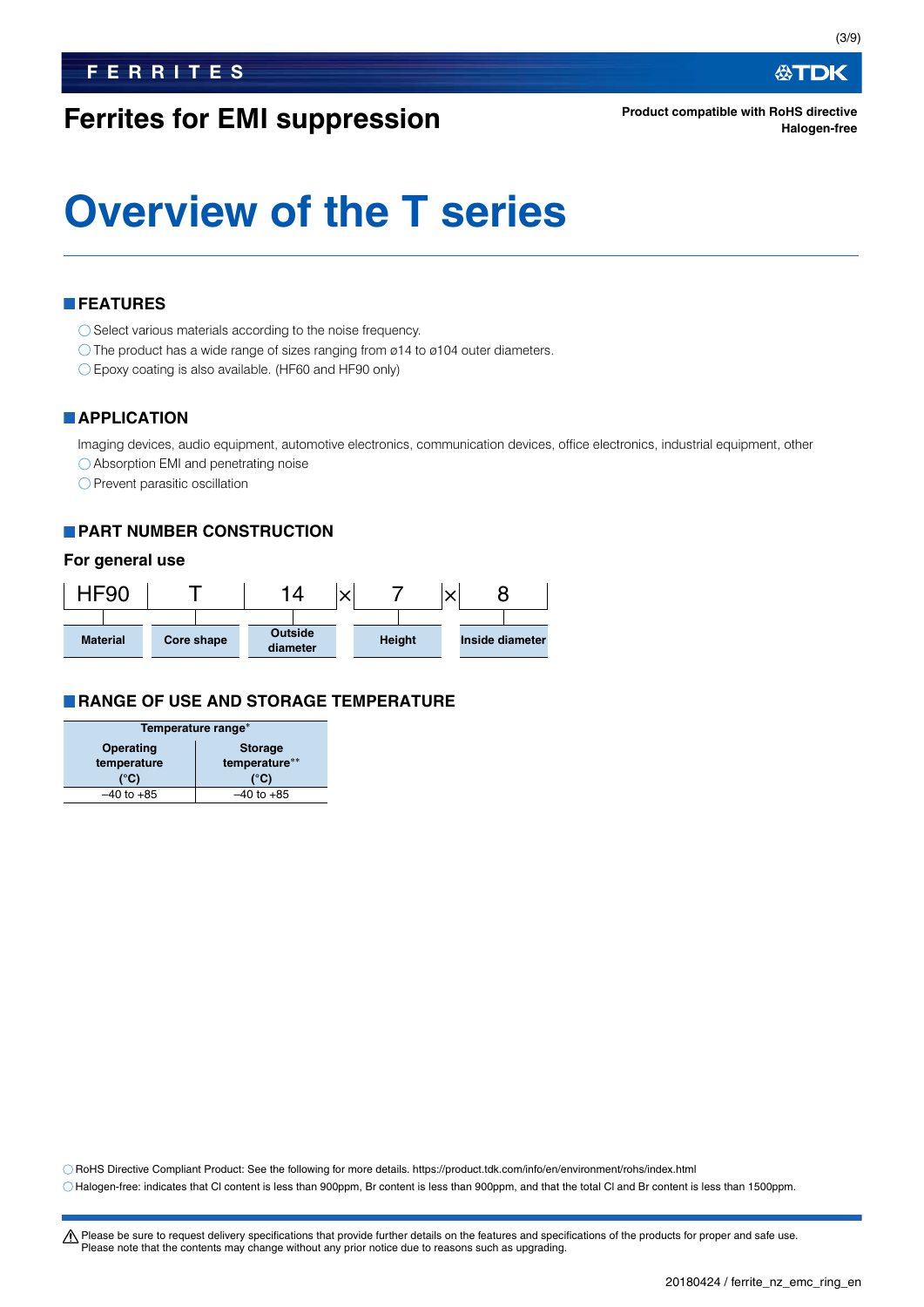## Ni-Zn T series (HF70)

### **SHAPE & DIMENSIONS**



| HF70            |               | 14                         | × |               | $\times$ |                           |
|-----------------|---------------|----------------------------|---|---------------|----------|---------------------------|
|                 |               |                            |   |               |          |                           |
| <b>Material</b> | Core<br>shape | <b>Outside</b><br>diameter |   | <b>Height</b> |          | <b>Inside</b><br>diameter |

| <b>Size</b>   | Outside diameter (mm) | Height (mm)    | Inner diameter (mm) |
|---------------|-----------------------|----------------|---------------------|
| HF70T14X7X8   | $14.0 \pm 0.3$        | $7.0 + 0.2$    | $8.0 \pm 0.3$       |
| HF70T18X10X10 | $18.0 + 0.3$          | $10.0 \pm 0.3$ | $10.0 + 0.3$        |
| HF70T22X10X14 | $22.0+0.4$            | $10.0 + 0.3$   | $14.0 \pm 0.3$      |
| HF70T25X13X15 | $25.0+0.3$            | $13.0+0.25$    | $15.0+0.3$          |
| HF70T28X13X16 | $28.0+0.4$            | $13.0 \pm 0.3$ | $16.0+0.4$          |
| HF70T31X13X19 | $31.0 \pm 0.5$        | $13.0+0.25$    | $19.0 + 0.5$        |

HF30, HF40, HF56, and HF57 can also be used.

Please be sure to request delivery specifications that provide further details on the features and specifications of the products for proper and safe use.<br>Please note that the contents may change without any prior notice d



**公TDK**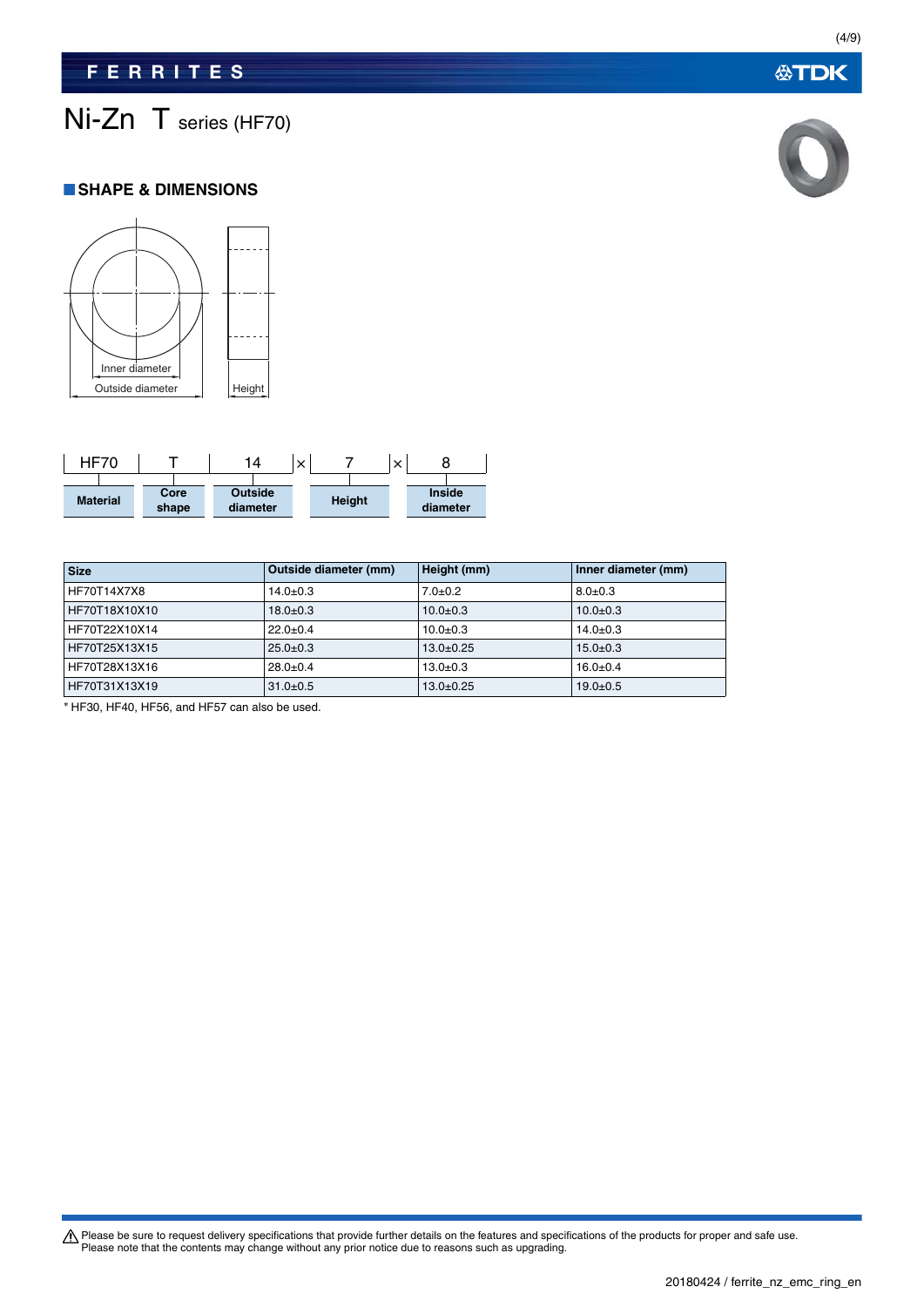(5/9)

## Ni-Zn T series (HF70)

## **ELECTRICAL CHARACTERISTICS**

## **IMPEDANCE VS. FREQUENCY CHARACTERISTICS HF70T14X7X8 HF70T18X10X10 HF70T22X10X14**











### **HF70T25X13X15 HF70T28X13X16 HF70T31X13X19**



Please be sure to request delivery specifications that provide further details on the features and specifications of the products for proper and safe use.<br>Please note that the contents may change without any prior notice d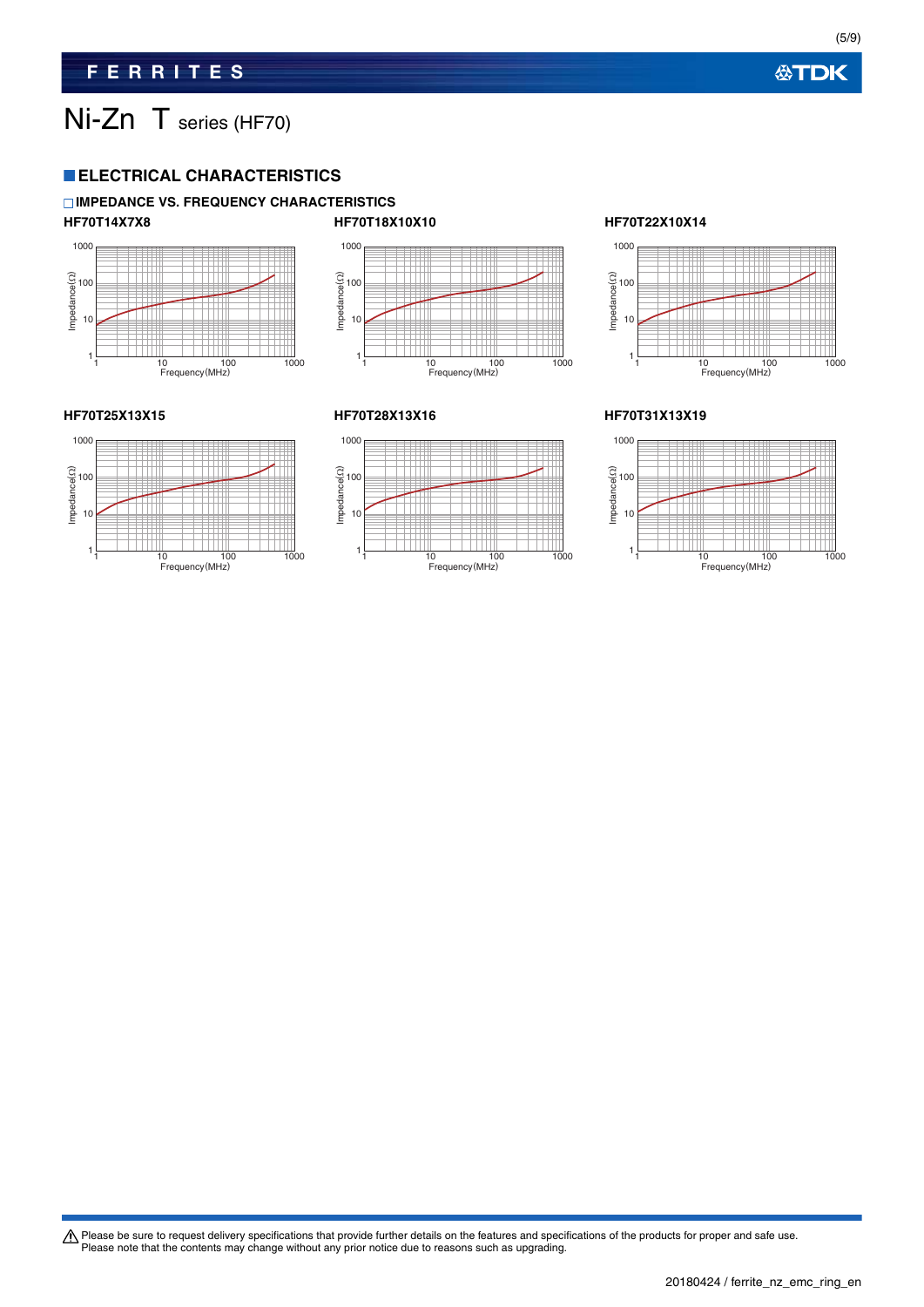## Mn-Zn T series (HF60)

### **SHAPE & DIMENSIONS**





| Part No.        | Outside diameter (mm) | Height (mm)    | Inner diameter (mm) |
|-----------------|-----------------------|----------------|---------------------|
| HF60T14X7X8     | $14.0 \pm 0.5$        | $7.0 + 0.5$    | $8.0 \pm 0.5$       |
| HF60T18X10X10   | $18.0 \pm 0.7$        | $10.0 + 0.5$   | $10.0 + 0.7$        |
| HF60T22X10X14   | $22.0 \pm 0.7$        | $10.0 + 0.5$   | $14.0 \pm 0.7$      |
| HF60T25X13X15   | $25.0 \pm 1.0$        | $13.0 \pm 1.0$ | $15.0 + 1.0$        |
| HF60T28X13X16   | $28.0 \pm 1.0$        | $13.0 \pm 1.0$ | $16.0 \pm 1.0$      |
| HF60T31X13X19   | $31.0 \pm 1.0$        | $13.0 \pm 1.0$ | $19.0 \pm 1.0$      |
| HF60T38X14X22   | $38.0 \pm 1.0$        | $14.0 \pm 1.0$ | $22.0 \pm 1.0$      |
| HF60T44.5X13X30 | $44.5 \pm 1.0$        | $13.0 \pm 1.0$ | $30.0 \pm 1.0$      |
| HF60T62X13X39   | $62.5 \pm 1.3$        | $13.5 \pm 1.0$ | $39.0 \pm 1.3$      |
| HF60T80X20X50   | $80.0 \pm 1.6$        | $20.0 + 1.0$   | $50.0 \pm 1.6$      |
| HF60T104X20X80  | $104.0 \pm 2.0$       | $20.0 + 1.0$   | $80.0 + 2.0$        |

Please be sure to request delivery specifications that provide further details on the features and specifications of the products for proper and safe use.<br>Please note that the contents may change without any prior notice d

(6/9)

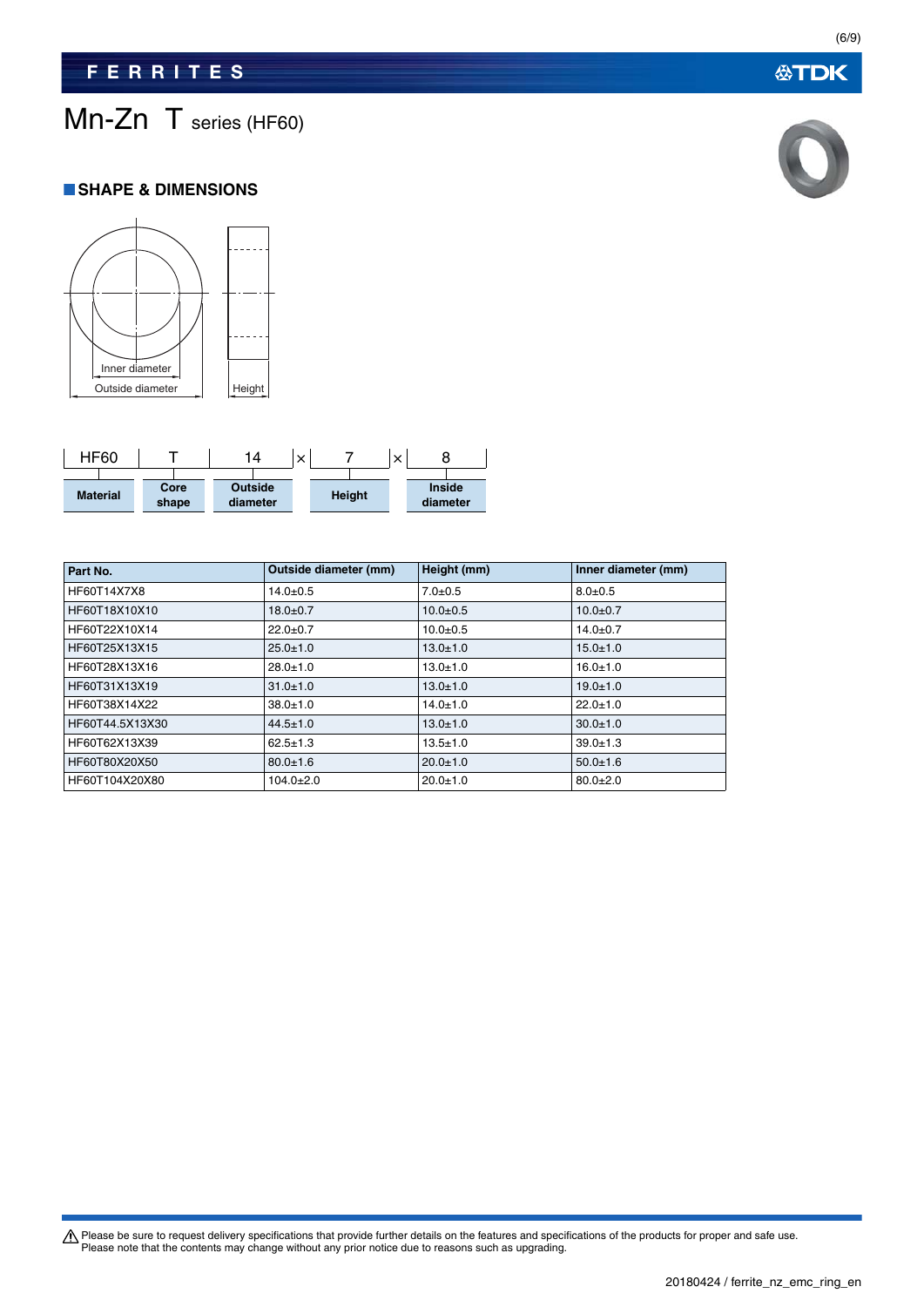(7/9)

## Mn-Zn T series (HF60)

## **ELECTRICAL CHARACTERISTICS**

### **IMPEDANCE VS. FREQUENCY CHARACTERISTICS HF60T14X7X8 HF60T18X10X10 HF60T22X10X14**











### **HF60T25X13X15 HF60T28X13X16 HF60T31X13X19**







### **HF60T38X14X22 HF60T44.5X13X30 HF60T62X13X39**



### **HF60T80X20X50 HF60T104X20X80**





Please be sure to request delivery specifications that provide further details on the features and specifications of the products for proper and safe use.<br>Please note that the contents may change without any prior notice d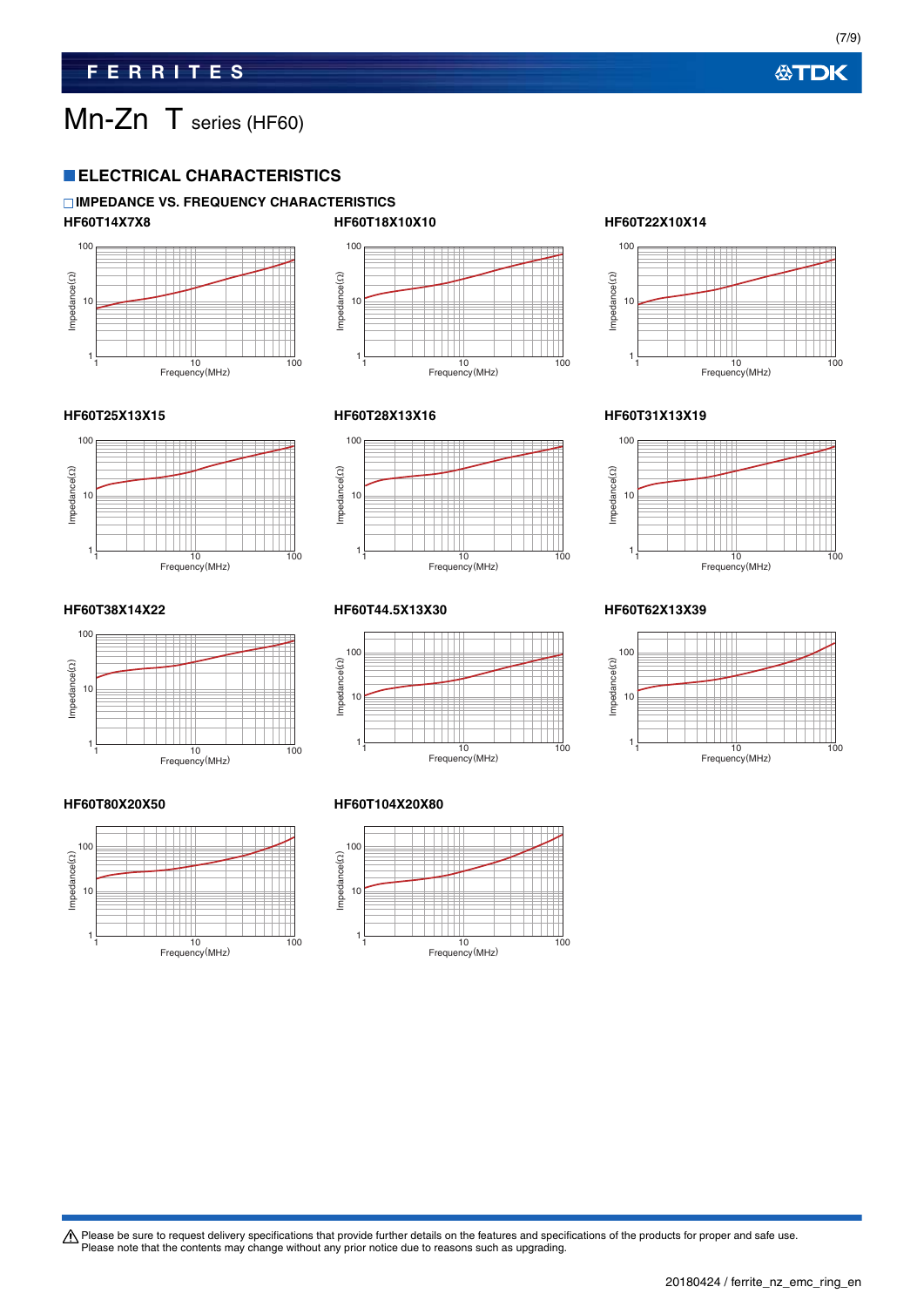## Mn-Zn T series (HF90)

### **SHAPE & DIMENSIONS**





| Part No.        | Outside diameter (mm) | Height (mm)    | Inner diameter (mm) |
|-----------------|-----------------------|----------------|---------------------|
| HF90T14X7X8     | $14.0 \pm 0.3$        | $7.0 + 0.2$    | $8.0 \pm 0.3$       |
| HF90T18X10X10   | $18.0 + 0.4$          | $10.0 + 0.3$   | $10.0 + 0.3$        |
| HF90T22X10X14   | $22.0+0.4$            | $10.0 + 0.3$   | $14.0 + 0.3$        |
| HF90T25X13X15   | $25.0 \pm 0.4$        | $13.0 \pm 0.3$ | $15.0 \pm 0.3$      |
| HF90T28X13X16   | $28.0 \pm 0.4$        | $13.0 \pm 0.3$ | $16.0 + 0.4$        |
| HF90T31X13X19   | $31.0 \pm 0.5$        | $13.0 \pm 0.3$ | $19.0 + 0.4$        |
| HF90T38X14X22   | $38.0 \pm 0.8$        | $14.0 \pm 0.3$ | $22.0+0.5$          |
| HF90T44.5X13X30 | $44.5 \pm 1.1$        | $13.0 \pm 0.5$ | $30.0 + 0.8$        |
| HF90T62X13X39   | $62.5 \pm 1.3$        | $13.5 \pm 0.5$ | $39.0 + 0.8$        |
| HF90T80X20X50   | $80.0 \pm 1.6$        | $20.0 + 0.5$   | $50.0 \pm 1.0$      |
| HF90T104X20X80  | $104.0 \pm 2.0$       | $20.0+0.5$     | $80.0 \pm 1.6$      |

Please be sure to request delivery specifications that provide further details on the features and specifications of the products for proper and safe use.<br>Please note that the contents may change without any prior notice d



**公TDK**